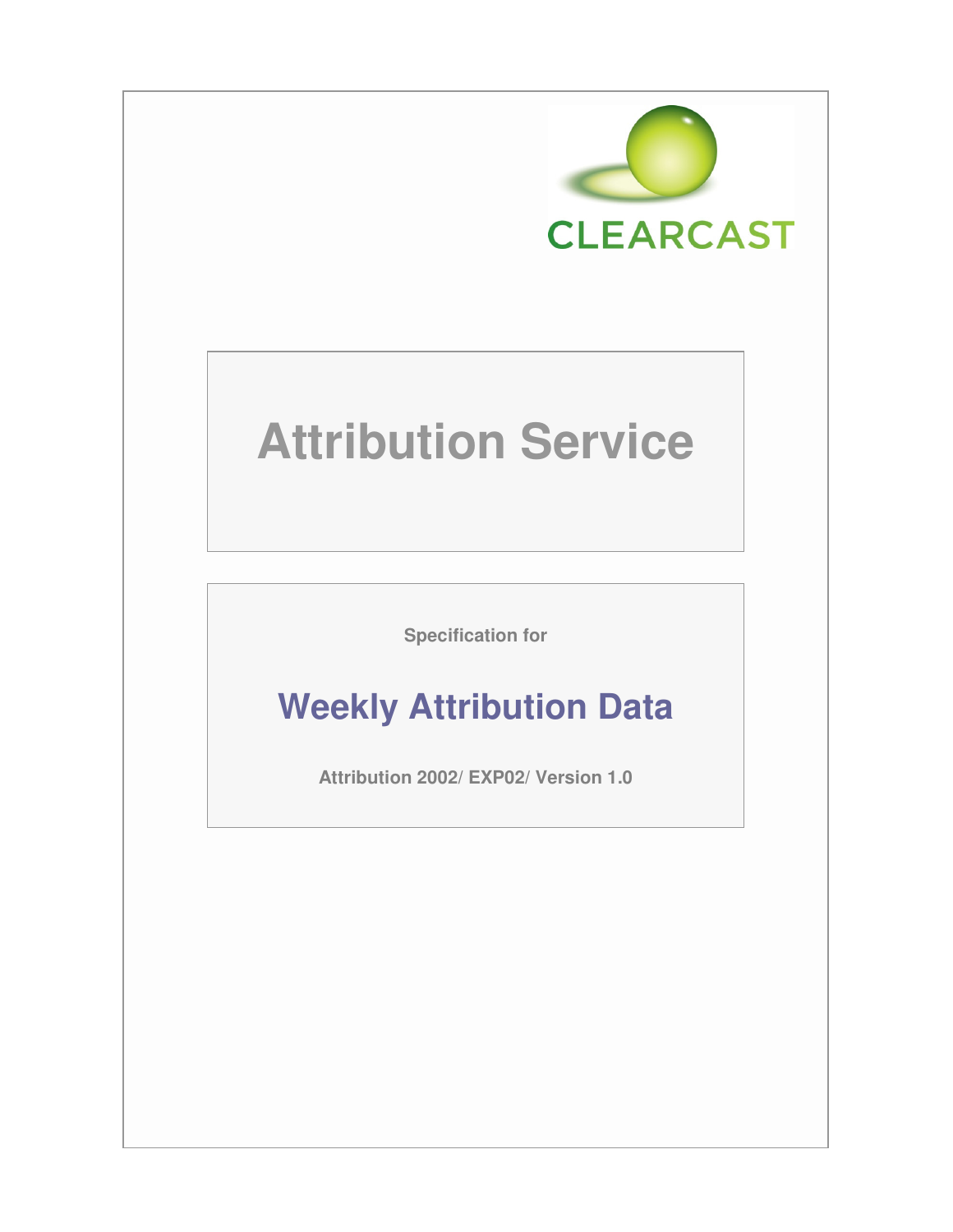# **INTRODUCTION**

Version 1 of the Weekly Attribution Data file reports Attribution data matched to unique BARB reported commercial numbers that are new to the Attribution database for a single transmission week. Attribution changes for pre-existing commercial numbers are also included in the export.

The file does not include information for all commercial numbers transmitted in a single week. As only new attribution data and attribution changes are included in the file, data subscribers will need to create and maintain their own database of commercial information.

Subscribers can choose which data fields they wish to include in the file. When a field is not required it will be padded with blanks and no data will appear.

This document also contains:

- File specification for the Weekly Attribution Data file
- General information about the file
- A description of the file delivery schedule and available transfer methods

# FILE CONTENTS

The file contains three record types.

| Header record  | $\sim$ 100 $\mu$ | one record per file                |
|----------------|------------------|------------------------------------|
| Data records   | $\sim$           | one set for each commercial number |
| Trailer record | $\sim$ 10 $\pm$  | one record per file                |

#### FILE SEQUENCE

- Record Type
- Commercial Number
- Record type
- Commercial Number
- Match Group
- Date of transmission
- Buying Agency Code
- Buying Agency Name
- Advertiser Code
- Advertiser Name
- Holding Company Code
- Holding Company Name
- Product Code
- Product Name
- NMR Category Code
- Clearcast Telephone Number
- Clearcast Copy Title
- Spot Length
- Clearcast Web Address

#### Record Length - 290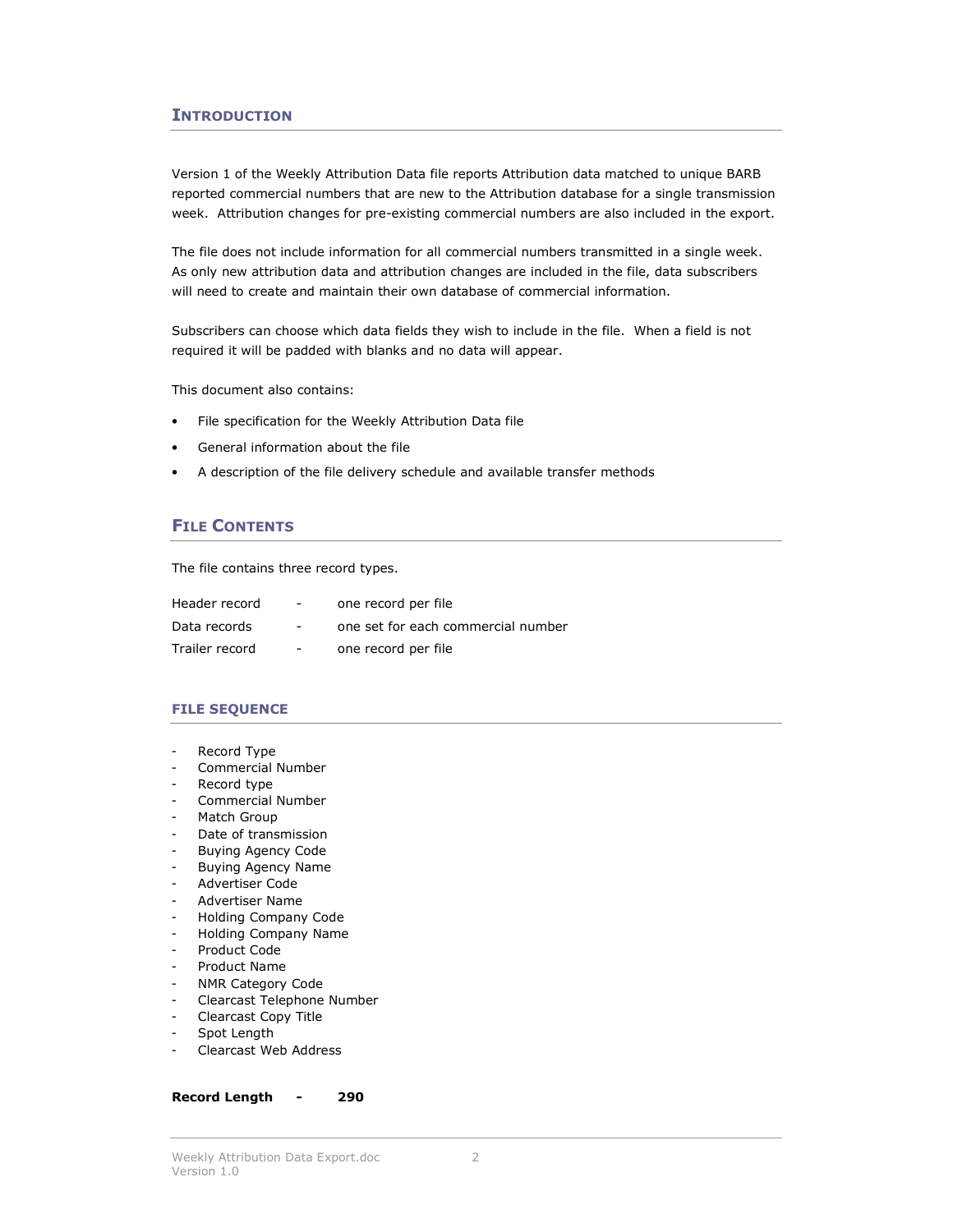# FILE SPECIFICATION

| <b>Weekly Attribution Data File Header Record</b> |        |                             |   |                |
|---------------------------------------------------|--------|-----------------------------|---|----------------|
| Position                                          | Length | Description<br>Field Type   |   | Range          |
|                                                   | 2      | N<br>Record Type            |   | 01             |
| 3                                                 | 4      | Record Length               | N | 290            |
| 7                                                 | 8      | Start Date of Transmissions | N | YYYYMMDD       |
| 15                                                | 8      | File Creation Date          | N | YYYYMMDD       |
| 23                                                | 6      | File Creation Time          | N | <b>HHMMSS</b>  |
| 29                                                | 8      | File Type                   | A | EXP02V01       |
| 37                                                | 3      | File Version                | N | $0 - 999$      |
| 40                                                | 14     | File Name                   | A | AWYYYYMMDD.XXX |
| 54                                                | 237    | <b>Blank</b>                | N | Padding        |

#### Weekly Attribution Data File Header Record Description

#### Record Length

This is the total number of characters to be found in each record. Record Types are padded at the end to ensure that each record is the same length.

#### Start Date of Transmissions

The start date of the week of transmission reported on the file. The start of the week is taken as Day 1 - Monday.

# File Creation Date

This is the date that the file was created.

#### File Creation Time

This is the time that the file was created.

#### File Type

This indicates that the file is an Attribution Export. The name corresponds to the file specification and version number of this document. The File Type for the first version of the Weekly Attribution Data file specification is: EXP02V01.

#### File Version

A number indicating the format version of the file issued. The first version of the Weekly Attribution Data file format is 001.

#### File Name

The file name follows the format AWYYYYMMDD.XXX where:

| AW          | denotes a weekly attribution data file                |
|-------------|-------------------------------------------------------|
| <b>YYYY</b> | is the year of the transmission reported on the file  |
| MМ          | is the month of the transmission reported on the file |
| DD.         | is the day of the transmission reported on the file   |

The suffix \*.XXX indicates the company specific file extension.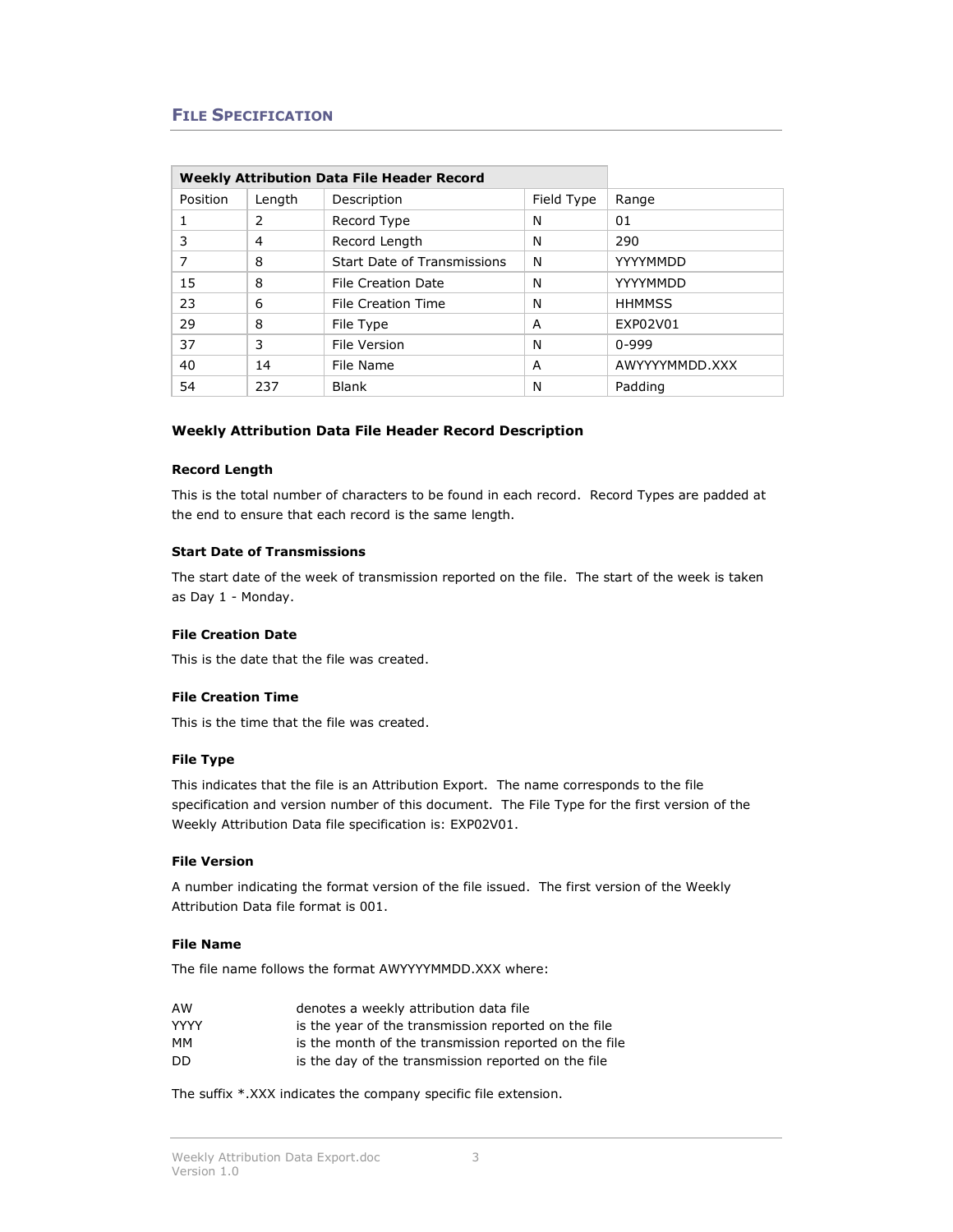# Blank

This allows padding spaces to the longest record length, to ensure that all records are the same length regardless of data record type.

|              | <b>Weekly Attribution File Data Records</b> |                                           |                  |               |
|--------------|---------------------------------------------|-------------------------------------------|------------------|---------------|
| Position     | Length                                      | Field Type<br>Description                 |                  | Range         |
| $\mathbf{1}$ | 2                                           | Record type<br>N                          |                  | 02            |
| 3            | 15                                          | Commercial Number                         | A                | AAAAAAANNNNNN |
| 18           | 3                                           | Match Group                               | N<br>$000 - 006$ |               |
| 21           | 8                                           | Date of Transmission                      | N<br>YYYYMMDD    |               |
| 29           | $\overline{7}$                              | <b>Buying Agency Code</b><br>B000001<br>A |                  |               |
| 36           | 20                                          | Buying Agency Name<br>A                   |                  |               |
| 56           | $\overline{7}$                              | Advertiser Code<br>A000001<br>A           |                  |               |
| 63           | 20                                          | Advertiser Name<br>A                      |                  |               |
| 83           | 7                                           | Holding Company Code<br>H000001<br>A      |                  |               |
| 90           | 20                                          | Holding Company Name<br>A                 |                  |               |
| 110          | $\overline{7}$                              | <b>Product Code</b>                       | A                | P100000       |
| 117          | 35                                          | <b>Product Name</b><br>A                  |                  |               |
| 152          | 6                                           | N<br>NMR Category Code<br>e.g. 020105     |                  |               |
| 158          | 30                                          | N<br>Clearcast Telephone Number           |                  |               |
| 188          | 50                                          | <b>Clearcast Commercial Title</b>         | A                |               |
| 238          | 3                                           | N<br>Spot Length<br>e.g. 010, 020         |                  |               |
| 241          | 50                                          | Clearcast Web Address                     | A                |               |

# Weekly Attribution File Data Description

#### Commercial Number

This is the 15-character commercial number supplied by the Broadcaster. Only forward slashes and embedded spaces are removed. The field is left justified.

Non-industry standard commercial numbers are also supplied for example: films that have been locally cleared; or commercials created by Broadcasters such as CNBC, Eurosport and MTV.

#### Match Group

Match Groups were introduced because airtime booked and transmitted in different areas using exactly the same copy may carry different advertiser and agency attribution. Booking areas are outlined in the table below.

| <b>Match Groups</b> |                                                         |  |
|---------------------|---------------------------------------------------------|--|
| Code                | <b>Description</b>                                      |  |
| 000                 | England, Scotland and Wales                             |  |
| 003                 | Ulster - UK Broadcast sales houses                      |  |
| 004                 | Republic of Ireland - UK Broadcast sales houses         |  |
| 005                 | Pan-European                                            |  |
| 006                 | Ulster/ROI - Republic of Ireland Broadcast sales houses |  |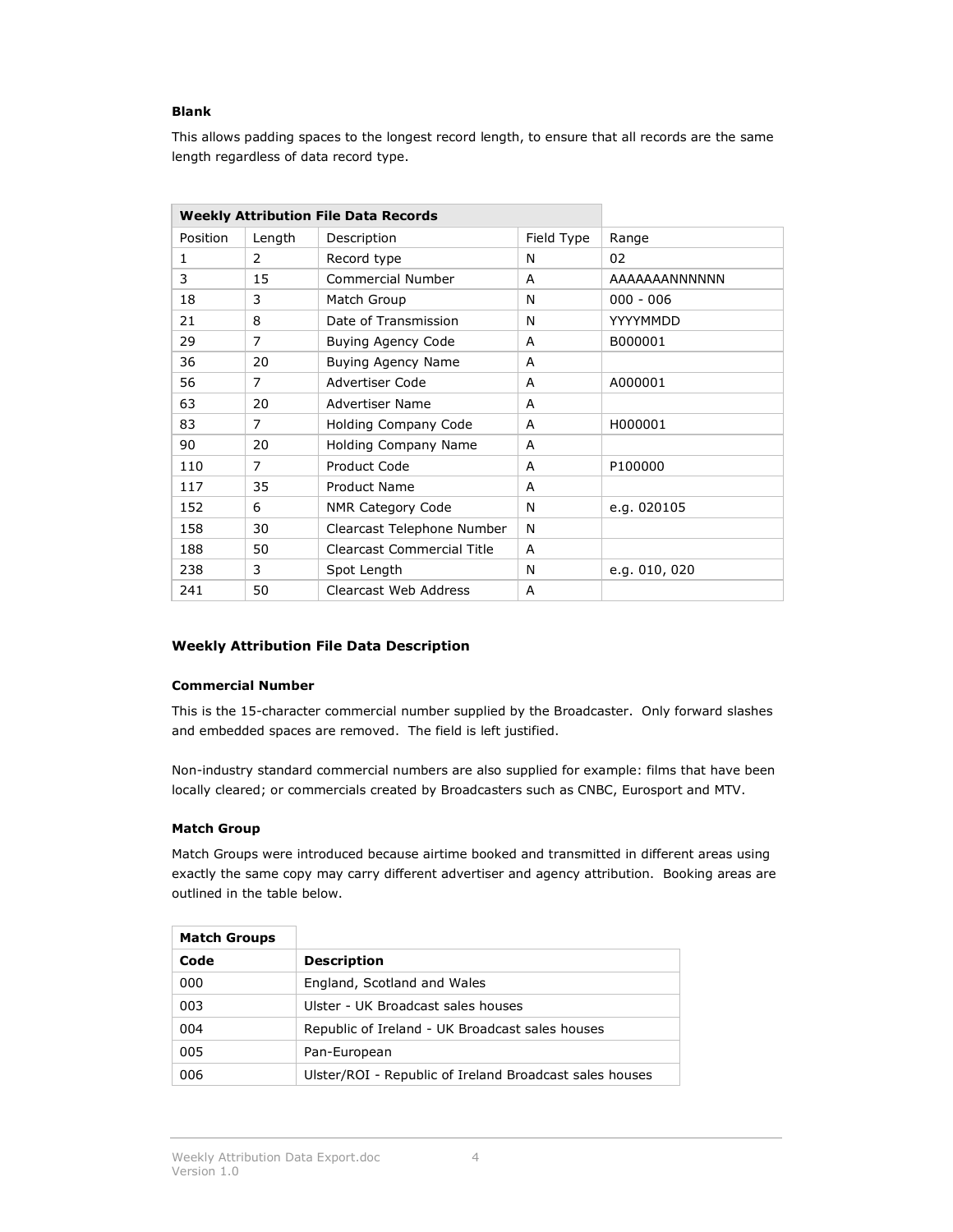#### Date of Transmission

This is the date of transmission reported on the file for each commercial. This reflects the BARB Reporting Day that runs from 06:00 to 29:59 (05:59 the following day).

#### Attribution Code

This is a unique 7-character code generated by the Attribution system. Attribution codes are prefixed with a letter to denote the name type (see table below), followed by a numeric code padded with leading zeros to fulfil the record length.

| <b>Name Type</b> | <b>Attribution Code</b> |  |
|------------------|-------------------------|--|
| Advertiser       | A000001                 |  |
| Buying agency    | B000002                 |  |
| Holding company  | H000003                 |  |
| Product          | P100000                 |  |

'No codes' are represented as '999999' prefixed with the record type, for example 'P999999'.

Any 'No codes' that appeared in the Daily Product Data files are resolved in the Weekly Attribution Data file.

#### Buyer Code

This is a 7-character unique buying agency code.

#### Buyer Name

This is a 20-character name of the buying agency responsible for booking the commercial. If the commercial is bought directly from the advertiser, the advertiser name is replicated in the buyer name field. Buyer names are standardised by the Attribution service on a weekly basis.

#### Advertiser Code

This is a 7-character unique advertiser code. Example format: A000001

#### Advertiser Name

This is 20-character advertiser or client name. Advertiser names are standardised by the Attribution service on a weekly basis.

#### Holding Company Code

This is a 7-character unique holding company code. Example format: H000001

#### Holding Company Name

This is the 20-character name of the advertiser's holding company. Holding company names are standardised by the Attribution service on a weekly basis.

#### Product Code

This is a 7-character unique product code. Example format: P100001

#### Product Name

This is a 35-character product name collected from Broadcast inbound files. Product names are standardised by the Attribution service on a daily basis.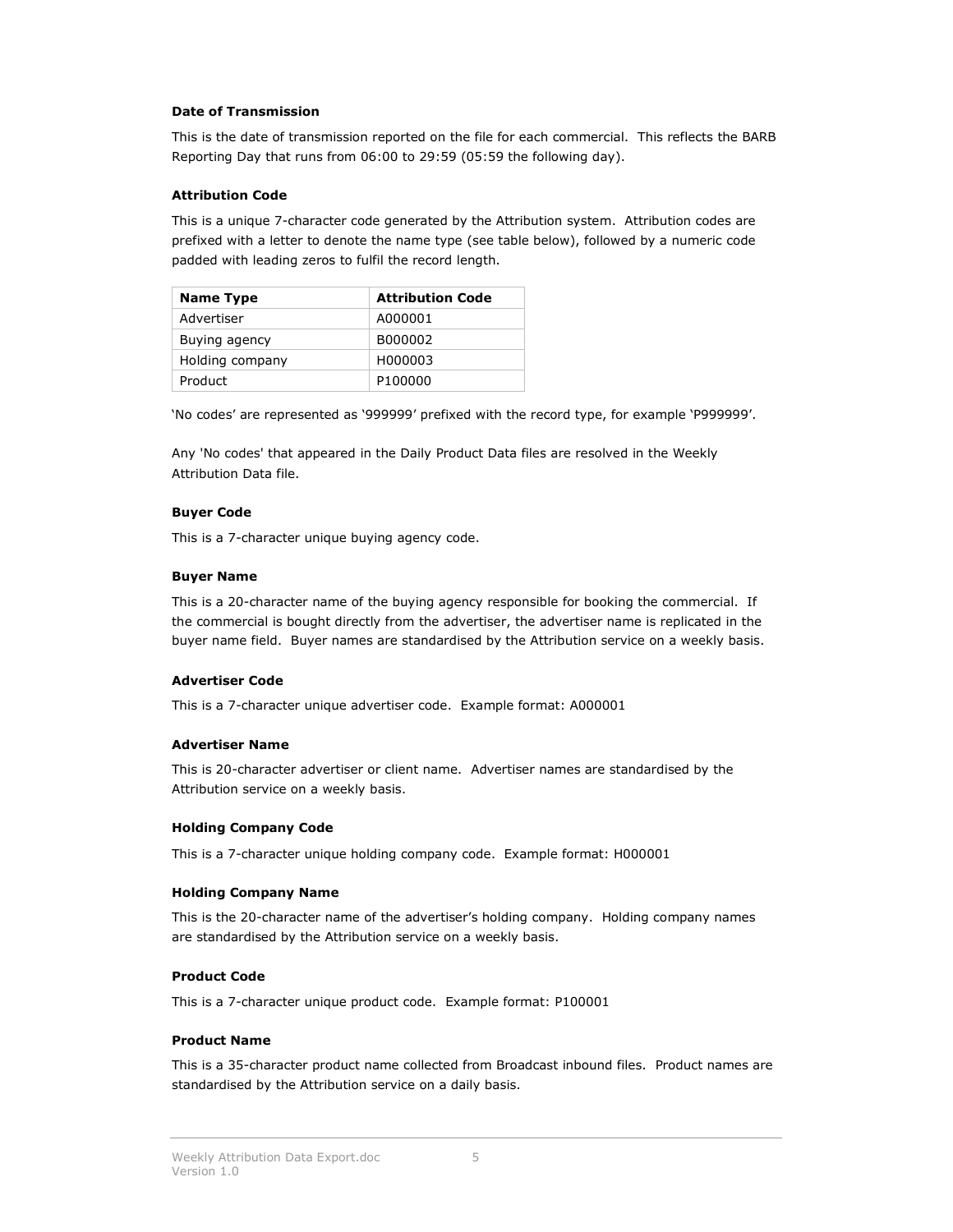#### NMR Category Code

This is the 6-character category code assigned by Nielsen Media Research.

Nielsen category code data is only supplied to current Nielsen Media Research subscribers, or companies who have prior written agreement from Nielsen to receive the data.

#### Clearcast Commercial Title

This is a description of the commercial as inputted by Clearcast. If the commercial number provided is not identified from the Clearcast VTR database this field is populated with 'N/A'. Similarly, if Clearcast has not included a commercial title then the field is also listed as 'N/A'.

#### Clearcast Telephone Number

This is the telephone number that appears in a commercial. The information is inputted by Clearcast from the commercial script. If no record is available the field is populated with 'N/A'.

#### Commercial Spot Length

This is the 3-character code indicating the length of the commercial provided by Clearcast. If the spot length is not known then this field is populated with N/A.

#### Clearcast Web Address

This is the web address that appears in a commercial, the information is supplied by Clearcast. If no record is available the field is populated with 'N/A'.

# EUROSPORT

As-Run logs are processed for Eurosport. All Eurosport products are coded separately and product names are prefixed with 'EUSP'.

Agency, advertiser and holding company records are attributed as 'EUROSPORT'.

# **ATTRIBUTION CHANGES**

Attribution changes for unique commercial numbers are exported as part of the Weekly Attribution Data file. For example: where a commercial number and product moves from Buyer X to Buyer Y, or Advertiser X to Advertiser Y; or where an Advertiser is acquired by a new Holding Company.

A complete record set is exported in the file even if it is just the buying agency, for example, that has changed.

| <b>Weekly Attribution Data File Trailer Record</b> |        |              |            |         |
|----------------------------------------------------|--------|--------------|------------|---------|
| Position                                           | Length | Description  | Field Type | Range   |
|                                                    |        | Record Type  | N          | 99      |
|                                                    |        | Record Count | N          |         |
| 10                                                 | 281    | <b>Blank</b> | N          | Padding |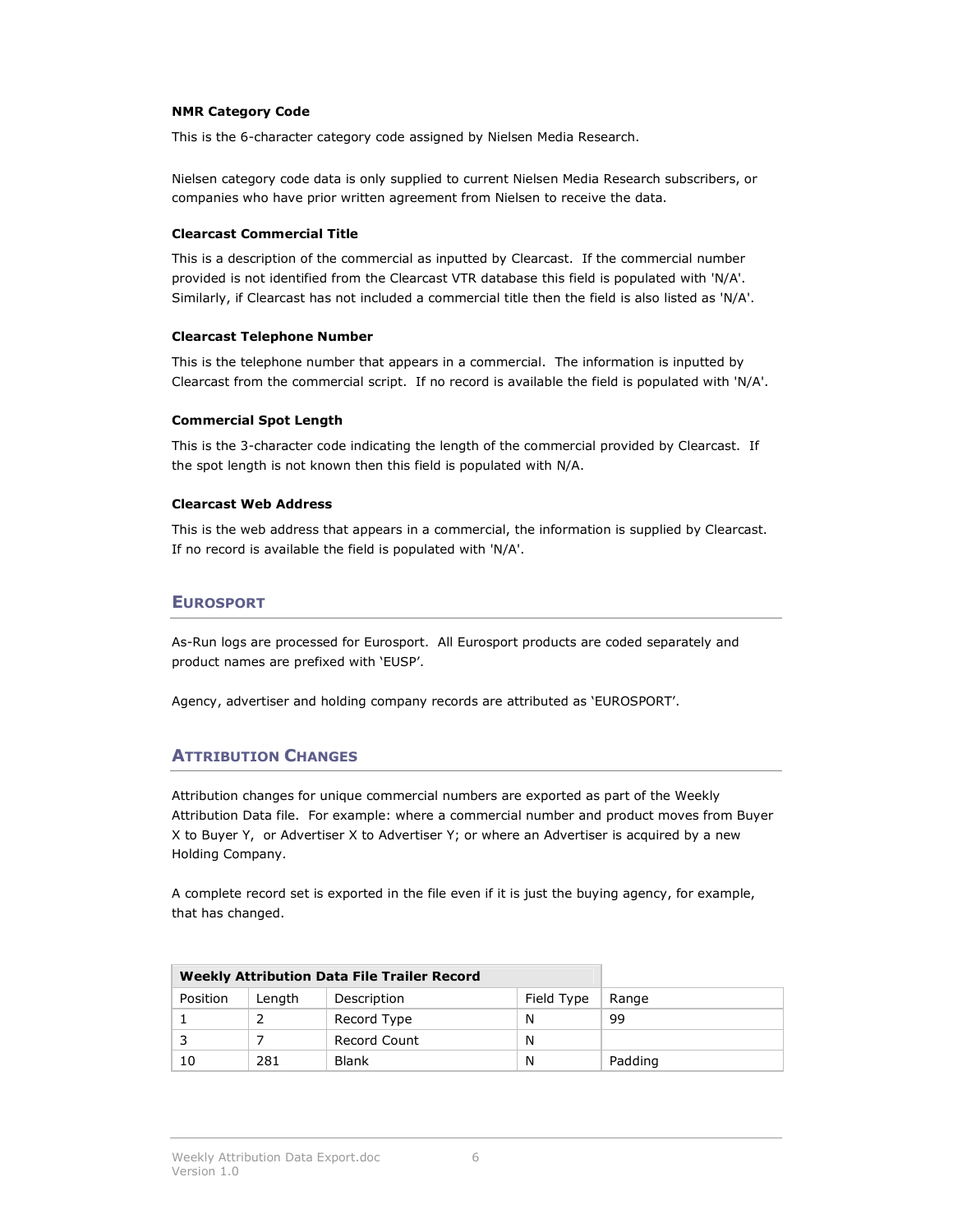# Weekly Attribution Data File Trailer Record Description

#### Record count

The trailer record contains a count of the number of records that precede it on the file. The count includes the header record but not the trailer record.

#### Blank

This allows padding spaces to the longest record length, to ensure that all records are the same length regardless of data record type.

# FILE FORMATS

Subscribers can choose to receive files in three different formats:

- Fixed Width
- HTML
- XML

# FILE DELIVERY SCHEDULE

Weekly Attribution Data files are delivered on the Wednesday following the week of transmission:

#### Example: w/c 31/12/07 will be available on Wednesday 9th January 2008

#### PLEASE NOTE

Following a Bank Holiday, data is supplied on the Thursday following the week of transmission.

# **FILE TRANSFER**

| Automatic Email       | Files are sent to a single email recipient (exports can be delivered to<br>multiple recipients via a mailing group set up by a subscriber).               |
|-----------------------|-----------------------------------------------------------------------------------------------------------------------------------------------------------|
| <b>FTP</b> collection | Files can be downloaded from ftp.attributions.net                                                                                                         |
|                       | FTP logins are distributed to subscribers to access company folders on the<br>Attribution FTP site.                                                       |
|                       | <b>PLEASE NOTE:</b> company folders only store 2-months worth of data.                                                                                    |
| attributions net      | Files can also be downloaded from www.attributions.net                                                                                                    |
|                       | To enable this service, please register with the website and contact<br>attributions@imdplc.com to request the 'View Files' function for your<br>account. |